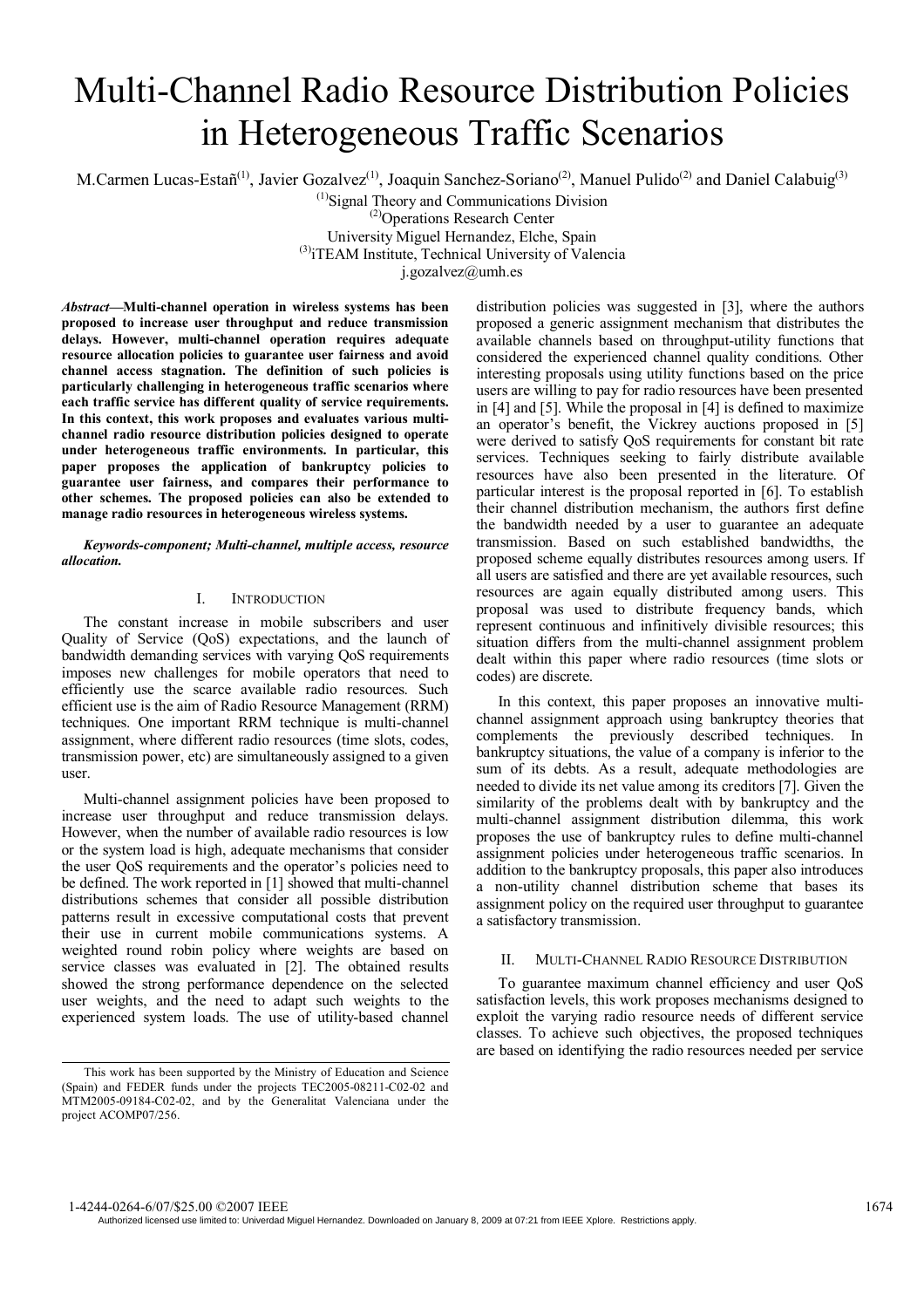class to achieve certain user QoS satisfaction levels. In fact, achieving a given user QoS satisfaction level for different traffic classes might not require the same number of radio resources, which offers the possibility to exploit the traffic heterogeneity to define efficient multi-channel assignment policies.

#### *A. Utility Functions*

Although the establishment of adequate utility functions is key to achieve the defined objectives, it is important to note that user satisfaction is a subjective concept that heavily depends on user perceptions and the service type under consideration; this work considers an heterogeneous traffic scenario composed of email (background), WWW (interactive) and real-time H.263 video transmissions (at 16, 32 and 64kbps mean bit rates). As established within the 3GPP [8], this work considers email and WWW transmissions satisfactory if an email or web page is transmitted in less than 4 seconds. Realtime video transmissions are considered satisfactory if video frames are completely transmitted before the next video frame is to be transmitted. To define the utility functions, this work considers the minimum, mean and maximum user QoS satisfaction levels reported in Table I. Such levels are based on user throughput for web and email transmissions, and on the percentage of correctly transmitted frames for real-time video services.

Due to the length restrictions, this paper does not present in detail the process to obtain the final utility functions per traffic service. However, Fig. 1 reports the utility values employed per traffic service and number of radio resources assigned to a user. Since the EDGE (Enhanced Data Rate for GSM Evolution) radio interface is used to evaluate the proposed techniques, the radio resources correspond to TDMA time slots, and the maximum number of resources that can be assigned to a single user is equal to eight slots. EDGE implements an adaptive radio interface that dynamically varies the used transmission mode (modulation and coding scheme) according to the experienced channel quality conditions. The utility values reported in Fig. 1 have been obtained using the EDGE MCS5 transmission mode (see Section III) that provides a mean bit rate of 22.4kbps per timeslot<sup>1</sup>. As it can be observed from Fig. 1, certain traffic services require more than one radio resource to achieve utility values greater than zero. This is the case because the established QoS levels reported in Table I result in certain traffic services needing more than one radio resource to reach the minimum established QoS levels. Despite not being able to detail how these utility values have been established, the analysis of the results reported in Section IV will highlight their validity.

| TABLE I. | <b>USER QOS LEVELS</b> |
|----------|------------------------|
|----------|------------------------|

|                               | Min. OoS | <b>Mean OoS</b> | Max. OoS |
|-------------------------------|----------|-----------------|----------|
| www                           | 32kbps   | 64kbps          | 128kbps  |
| Email                         | 16kbps   | 32kbps          | 64kbps   |
| H.263 video                   | 75%      | 95%             | 100%     |
| Established<br>utility values | 0.95/4   | 0.95/2          | 0.95     |



Figure 1. Utility values per traffic service and number of radio resources (TS)

## *B. Discrete CEA for Mobile radio resources distribution (DCEAM)*

Bankruptcy theories designed to distribute a limited number of resources among a large number of creditors, can be considered good candidates to address the multi-channel assignment dilemma in mobile and wireless systems. As a result, this paper evaluates their potential through the use of the Constraint Equal Award (CEA) mechanism [7], originally designed to achieve fair distributions of scarce resources. To define the CEA scheme, let's consider a value  $E \in R_+$  that has to be divided among *N* agents whose value is greater than *E*. For each  $i \in N$ ,  $c_i \in R_+$  represents the resource's request by *i*, and  $c \equiv (c_i)_{i \in N}$  the requests vector. In this context, a resources distribution dilemma is denoted by the pair  $(c,E) \in R_+ \times R_+$ , such that  $\Sigma c_i \geq E$ . The CEA scheme assigns the same value of resources to each agent but does not assign more resources than those requested. In the CEA distribution scheme, users with the lowest demands get higher satisfaction levels than those with higher demands. The definition of the CEA distribution rule can then be established as follows:  $CEA(c, E) \equiv min\{c, \lambda\}$ , where  $\lambda$  is chosen so that  $\sum min\{c, \lambda\} = E$ .

To apply the principles of CEA to the mobile multi-channel assignment problem, this work proposes the definition of the Discrete CEA for Mobile radio resources distribution (DCEAM) mechanism. The original CEA rule tries to equally satisfy each user considering utility values that are directly proportional to the number of assigned resources. On the other hand, the DCEAM proposal is also aimed at trying to equally satisfy all users but considering utility values that are not directly proportional to the number of assigned radio resources.

<sup>&</sup>lt;sup>1</sup> System level simulations of the adaptive EDGE radio interface were conducted considering the system scenario reported in Section III. These simulations identified MCS5 as the most widely used transmission mode. However, it is important to note that different system configurations would require a new identification of the mostly used transmission mode and a redefinition of the considered utility values.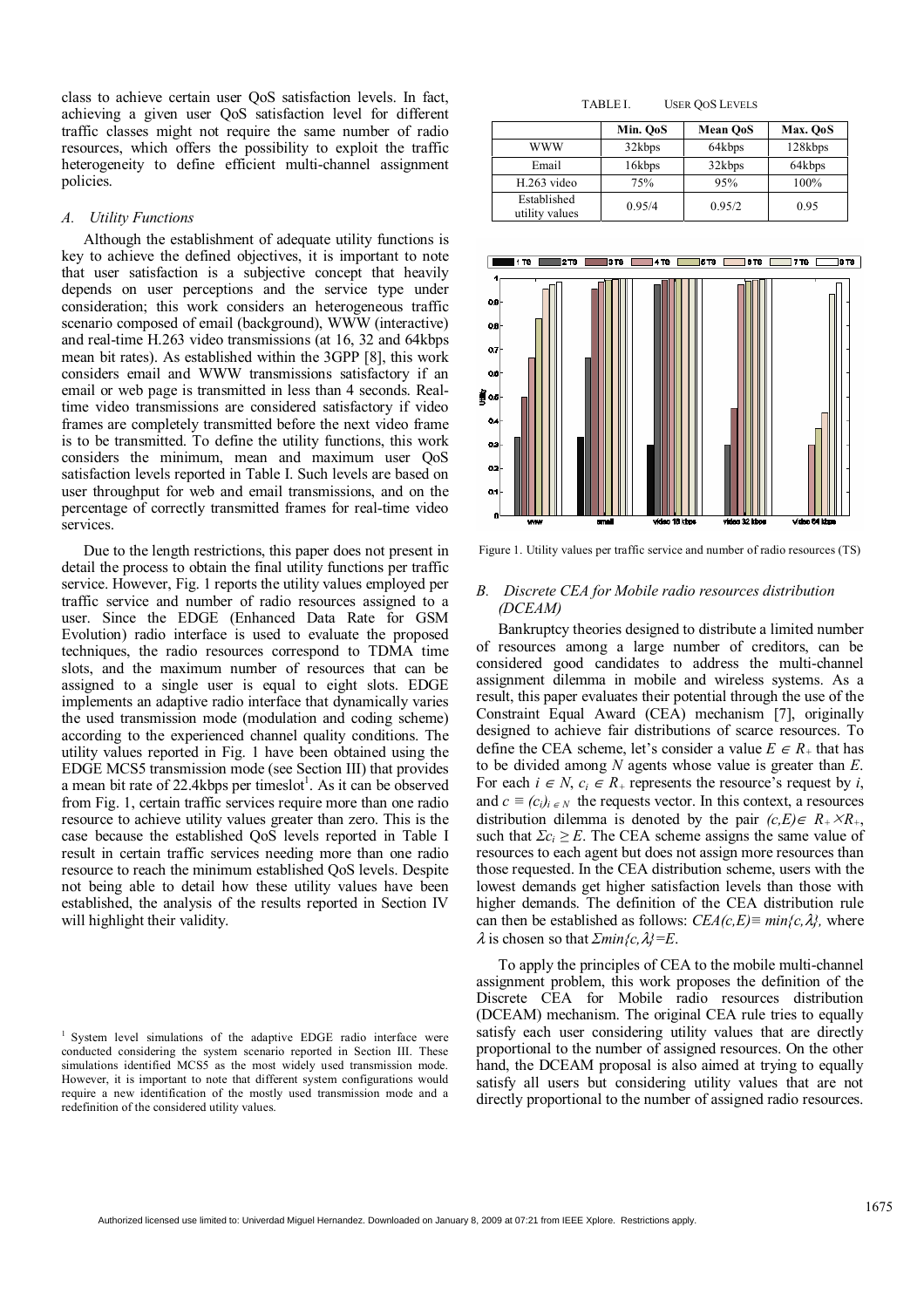This working assumption better represents heterogeneous wireless traffic scenarios where users from different service classes that receive the same number of radio resources might experience unequal QoS satisfaction levels. Also, while CEA considers continuous resources, the DCEAM proposal has been designed to distribute resources of discrete nature (time slots for TDMA systems or codes for CDMA). It is important to note that only recently has been addressed the extension of the CEA rule to handle discrete resources [9]. However, the work reported in [9] also considers utility values that are directly proportional to the number of assigned resources. Considering the established user QoS levels and reported utility values (see Table I and Fig. 1), an equal distribution of service QoS levels results in an unequal distribution of radio resources that is transparent to the end user. If the proposed DCEAM scheme is not able to assign the necessary resources to achieve equal user satisfaction levels due to a high system load or a limited number of available radio resources, it serves users based on the following service priorities: 64kbps video, 32kbps video, 16kbps video, www and email. To achieve its objectives, the DCEAM operation is based on the following rules:

- Radio resources are assigned one by one.
- Each radio resource is assigned to the user with the lowest utility value.
- When different users have the same utility value, a resource is assigned to the highest priority user.

## *C. Required dATa ratE (RATE) policy*

Contrary to DCEAM, the proposed Required dATa rate (RATE) scheme does not establish utility functions. Instead, RATE estimates the transmission data rate needed by each user to satisfactorily end its transmission following the 3GPP and real-time QoS requirements defined in Section II.A. Subsequently, the RATE scheme assigns the number of radio resources necessary to achieve the identified data rates. In the case of real-time services, a video frame that is not transmitted before the next frame is generated will be aborted. On the other hand, if a web page is not transmitted in less than 4 seconds, its transmission is not aborted even if the established 3GPP QoS level is not reached. For transmissions that continue beyond the 4 seconds mark, the RATE scheme considers as target data rate, a fixed data rate corresponding to the minimum QoS levels defined in the previous section. Once the required data rates are established, two versions of the RATE proposal have been implemented. In the first one, user requests are served from the higher requested data rate to the lower one, but without considering any service priorities. The second variant of the RATE proposal classifies the user requests per service class, and within each class, applies the previously defined DCEAM rule. In this case, the user requests correspond to the computed data rates and not to the demands based on the previously established utility functions. As per the DCEAM proposal, users are served following the services priorities: real-time video, web browsing and email transmissions.

### III. SIMULATION PLATFORM

The performance of the proposed multi-channel assignment policies has been assessed by means of an advanced heterogeneous system level simulation platform named SPHERE (Simulation Platform for HEterogeneous wiREless systems) [10]. The SPHERE platform integrates three advanced system level simulators emulating the GPRS (General Packet Radio Service), EDGE, and HSDPA (High Speed Downlink Packet Access) radio technologies. Although the authors are working on evolving the proposed policies to address the common radio resource management problem in heterogeneous wireless systems, this work concentrates on a single radio interface, in this case EDGE.

SPHERE emulates email, WWW and H.263 real-time video transmissions at the packet level, which allows an accurate evaluation of the final user perceived QoS. The simulation platform implements all EDGE transmission modes (see Table II) and models its adaptive radio interface through the use of Link Adaptation (LA). This technique periodically selects the optimum transmission mode for the experienced channel quality conditions. For non real-time services, the transmission mode that maximises the throughput is selected. For real-time services, the algorithm proposed in [11] has been used. Erroneously received data is retransmitted by means of a selective ARQ protocol, following the specifications reported in [12], for non real-time services; retransmission protocols are deactivated for delay-sensitive real-time services. Table III summarises the macrocellular downlink system configuration considered for this work.

#### IV. EVALUATION

To analyse the potential of the DCEAM and RATE proposals, their performance is compared against that obtained with static multi-channel assignment schemes. Based on the previously defined utility values, the static mechanisms assign the number of radio resources needed to guarantee minimum, mean and maximum QoS levels as defined in Table IV. If the number of radio resources defined in Table IV is not available, a user served by the static assignment mechanisms is queued. For all channel distribution policies, all channels are redistributed each time a user requests access to the system or a

TABLE II. TRANSMISSION MODES

| Mode    | Modulation  | Code<br>Rate | Family | <b>Bits</b> per<br><b>Radio Block</b> | <b>Bit Rate</b><br>(kbps) |
|---------|-------------|--------------|--------|---------------------------------------|---------------------------|
| $MCS-1$ | <b>GMSK</b> | 0.53         | C      | $1 \times 176$                        | 8.8                       |
| $MCS-2$ | <b>GMSK</b> | 0.66         | B      | $1 \times 224$                        | 11.2                      |
|         | <b>GMSK</b> | 0.85         | A pad. | $1 \times 272$                        | 13.6                      |
| $MCS-3$ |             |              | A      | $1 \times 296$                        | 14.8                      |
| $MCS-4$ | <b>GMSK</b> | 1.00         | C      | $2 \times 176$                        | 17.6                      |
| MCS-5   | 8-PSK       | 0.37         | B      | $2 \times 224$                        | 22.4                      |
| $MCS-6$ | 8-PSK       | 0.49         | A pad. | $2 \times 272$                        | 27.2                      |
|         |             |              | A      | $2 \times 296$                        | 29.6                      |
| MCS-7   | 8-PSK       | 0.76         | B      | $4 \times 224$                        | 44.8                      |
| $MCS-8$ | 8-PSK       | 0.92         | A pad. | $4 \times 272$                        | 54.4                      |
| MCS-9   | 8-PSK       | 1.00         | A      | $4 \times 296$                        | 59.2                      |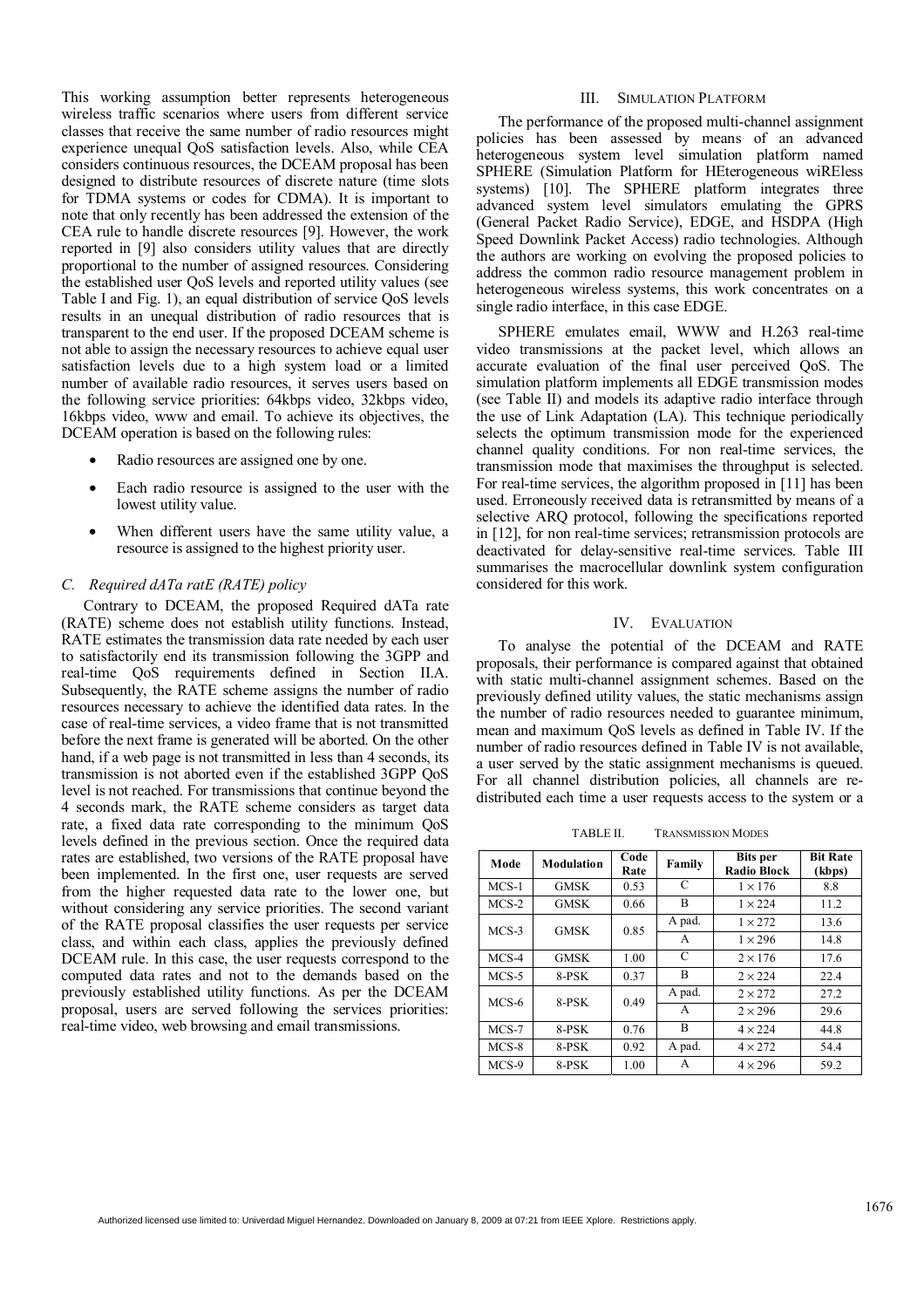| Parameter           | Value                                                                 |  |
|---------------------|-----------------------------------------------------------------------|--|
| Simulated cells     | 25                                                                    |  |
| Cluster size        | 4                                                                     |  |
| Sectorisation       | $120^\circ$                                                           |  |
| Interfering cells   | 1 <sup>°</sup> and 2 <sup>°</sup> tiers co-channel cells              |  |
| Cellular radio      | 1 km<br>8 (1 carrier)                                                 |  |
| Channels per sector |                                                                       |  |
| Users per sector    | 16: 5 web, 5 email, 2 video 16kbps, 2 video<br>32kbps, 2 video 64kbps |  |
| Mobility            | 50 km/h user speed                                                    |  |
| Pathloss            | COST 231 Hata                                                         |  |
| Shadowing           | Log-normal with 6dB standard deviation                                |  |
| Channel selection   | Random                                                                |  |
| Scheduling          | First Come First Served                                               |  |
| ARO                 | Window size= 384 RLC blocks<br>ARO report each 32 RLC blocks          |  |
| Link Adaptation     | Initial LA updating period=60ms<br>LA updating period=100ms           |  |

user ends its transmission. However, users with active real-time video transmissions will maintain their assigned radio resources, unless they previously received more resources than needed to guarantee their minimum QoS levels (in this case, only the radio resources corresponding to the minimum QoS level are guaranteed and the user will have to compete with the other users to get additional radio resources). On the other hand, non-real time users are not guaranteed to maintain their previously assigned radio resources. If several users are candidates to receive the same radio resource, these are served based on the previously defined service priorities. The performance of the channel distribution policies is mainly evaluated by means of the user satisfaction parameter, which accounts for the percentage of web pages or emails transmitted in less than 4 seconds and the percentage of video frames transmitted before the next frame is to be transmitted.

Tables V and VI report the user satisfaction levels that can be achieved with the proposed channel distribution policies under the high system load scenario defined in Table III. The obtained results clearly highlight the inefficiency of static multi-channel assignment policies, in particular for real-time services with higher QoS and radio resources demands. On the other hand, the DCEAM proposal achieves high user satisfaction levels for the real-time users. In fact, the established service priorities resulted in more than, on average, 90% of video users receiving radio resources during each channel distribution round (see Table VII). It is also interesting to note that these users received, on average, the number of radio resources required to guarantee their minimum QoS levels. The achieved real-time performance is obtained at the expense of web or email services that are more poorly served<sup>2</sup>. To understand these observations, it is important to note that at the beginning of a channel distribution process, most users will have a utility value equal to zero (except for previously active video users that maintain their assigned radio resources).

<sup>2</sup>The web and email services QoS degradation is due to the fact that no limit on the mean waiting time was established.

Consequently, priorised real-time users will first be served until being assigned the radio resources needed to achieve the minimum QoS levels, which explains why experiencing a low percentage of unsent video frames. As a result, only when priorised users receive such radio resources, will interactive and background services be served. Considering the emulated high system load and the low number of radio resources per sector, only a limited number of radio resources are then available for interactive and background services. The emulated conditions also explain why users tend to be served with the resources equivalent to their minimum QoS requests. Such minimum resources result in low user throughputs and increased transmission durations. The extended user increased transmission durations. transmission durations result in a high number of competing users at each channel distribution round, which explains the observed channel access stagnation for low priority users. Low user throughputs are also at the origin of the measured percentage of video frames that need to be aborted. The DCEAM performance for interactive and background services could be improved if the established 3GPP QoS requirements were relaxed. For example, 63% and 70% web user QoS satisfaction levels could be achieved if the transmission of a web page was considered satisfactory for transmission lengths below 5 and 6 seconds respectively. Alternatively, user waiting times could be considered in the channel distribution process to improve the interactive and background QoS performance. The modified DCEAM proposal reported in Table VI is based on the DCEAM principles, but assigns the radio resources to the users experiencing the highest waiting times when competing users are characterized with equal utility values. The results depicted in Tables VI and VIII highlight that considering users waiting times helps increasing service fairness at the expense of reducing the QoS levels for the most demanding services, although they still maintain homogeneous QoS levels.

Table VI also depicts the performance achieved with the two versions of the RATE proposal. The results obtained show that not considering service priorities considerably degrades the performance of real-time services in favor of interactive and background services. However, the observed non-real-time performance improvement is not proportional to the real-time performance degradation. The achieved user satisfaction levels per service class actually reflect the requested data rates and corresponding service order. On the other hand, DCEAM and the second version of the RATE proposal achieve similar results. This observation is very significant since it indicates that the established DCEAM utility functions adequately reflect the user needs, which validates the procedure employed to define them. Although achieving very similar results, the RATE proposal needs to compute in real-time, and for each distribution round, the user required data rates. On the other hand, the DCEAM proposal is based on an offline process that requires an adequate tuning but reduces the real-time computational costs.

#### V. CONCLUSION

This work has proposed different techniques to address the multi-channel distribution problem in heterogeneous traffic scenarios. The proposed techniques are based on previously established utility functions or on the real-time throughput